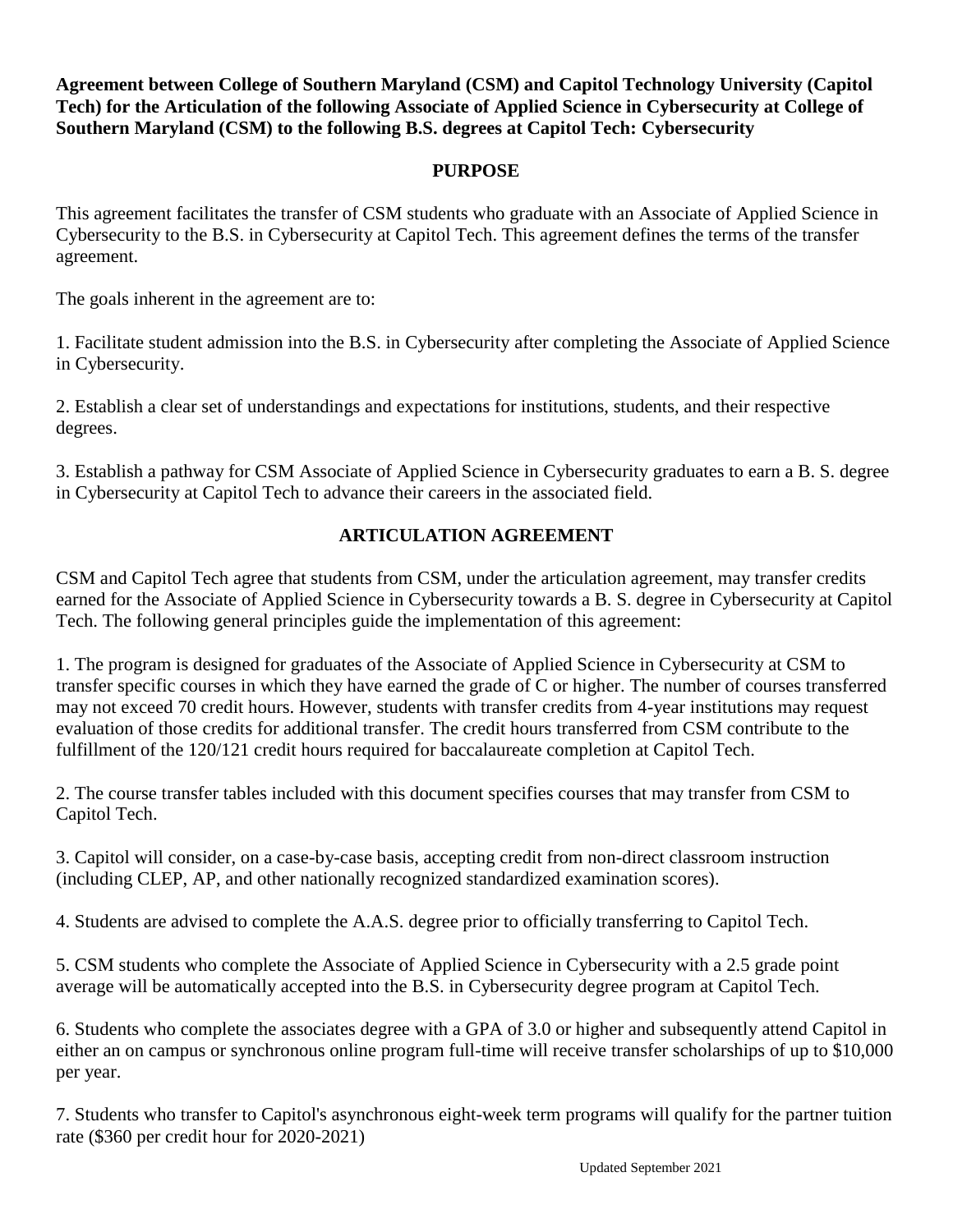8. At the request of CSM, Capitol Tech will provide general information on the academic progress of CSM students enrolled in any of the Capitol Tech's B.S. programs. Any feedback must adhere to FERPA requirements.

9. The Capitol Tech BS in Construction Safety is a Board of Certified Safety Professionals (BCPS) QAP program. Upon graduation, graduates of a BCPS QAP program like this are eligible to apply for the Graduate Safety Practitioner® (GSP®), a BCSP-approved credential necessary to apply for the Certified Safety Professional® (CSP®). In order for Capitol Tech to obtain this status, all the safety, math, and science courses we offer in this program include their mandatory criteria.

10. CSM and Capitol Tech agree to monitor the performance of this agreement when any changes to program curriculum occur.

11. CSM and Capitol Tech agree to publicize this agreement on their web sites.

12. The course transfer tables are subject to a five-year review for updating and revising as necessary by the appropriate CSM and Capitol Tech officials without affecting the signed agreement.

13. Either party may terminate the agreement with 60 days advance written notice to the other. Termination of the agreement will not affect any students currently enrolled in the Associate of Applied Science in Cybersecurity who are taking courses at Capitol or who are accepted into the Bachelor of Science in Cybersecurity at Capitol Tech.

14. This agreement becomes effective on the date that the last authorizing party has signed the agreement. The last signer will write the date on the signature page.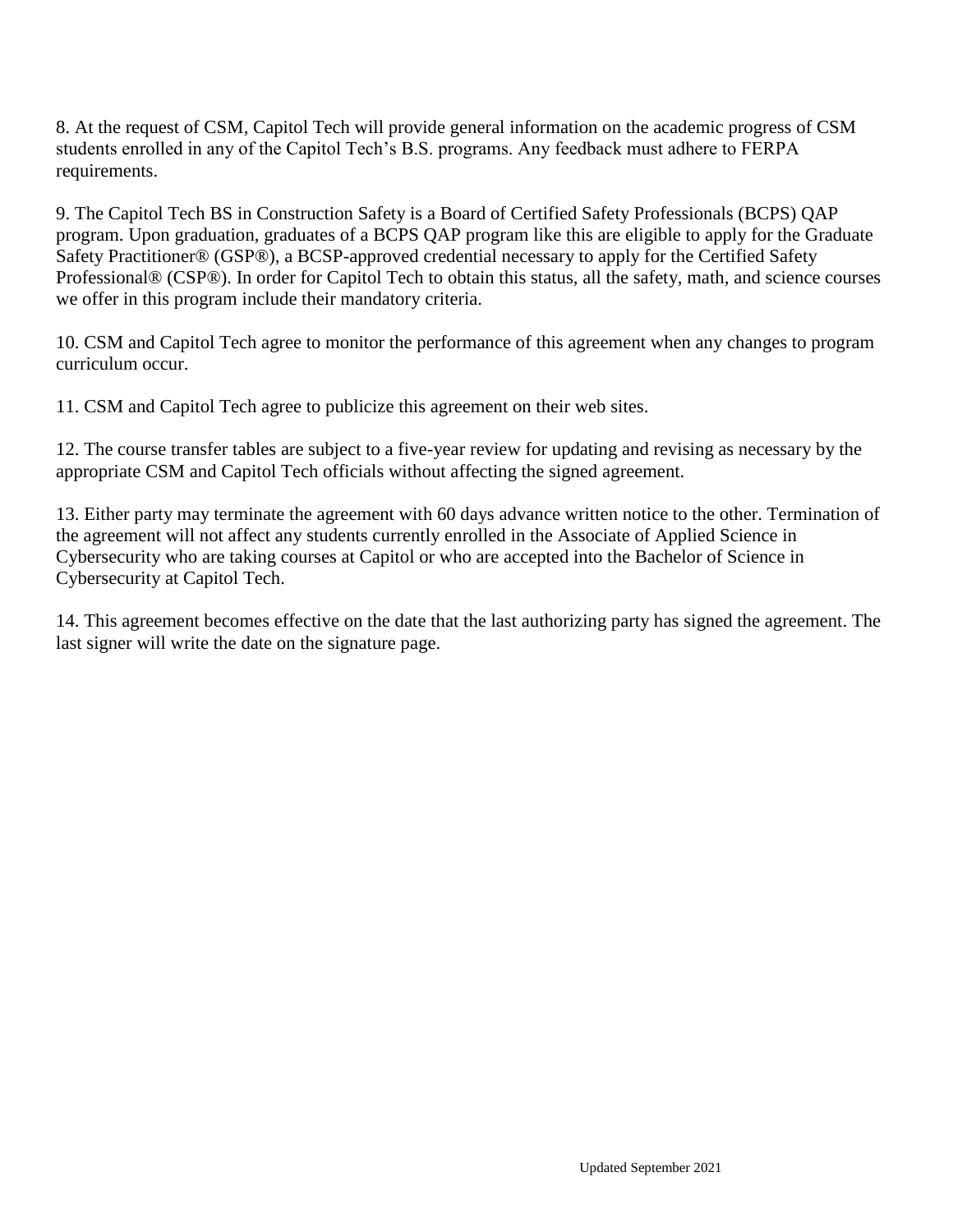## **Course Transfer Table** *College of Southern Maryland A.A.S. in Cybersecurity to Capitol Technology University B.S. in Cybersecurity (120 Credits)* 30 Credits Must Be Taken at Capitol Technology University

|                                                       | <b>COURSE NUMBER, TITLE and NUMBER of CREDITS</b>                                                                                                                                                                                                                                                     |                 | <b>COURSE NUMBER, TITLE and NUMBER of CREDITS</b>                                                                                                                                                                                                                                                                                                                                                                                                   |  |  |  |
|-------------------------------------------------------|-------------------------------------------------------------------------------------------------------------------------------------------------------------------------------------------------------------------------------------------------------------------------------------------------------|-----------------|-----------------------------------------------------------------------------------------------------------------------------------------------------------------------------------------------------------------------------------------------------------------------------------------------------------------------------------------------------------------------------------------------------------------------------------------------------|--|--|--|
| <b>Programming and Computer Courses</b><br>33 Credits |                                                                                                                                                                                                                                                                                                       |                 | English, Humanities, & Social Sciences<br>24 Credits                                                                                                                                                                                                                                                                                                                                                                                                |  |  |  |
|                                                       |                                                                                                                                                                                                                                                                                                       |                 |                                                                                                                                                                                                                                                                                                                                                                                                                                                     |  |  |  |
|                                                       | CS-120 Intro to Programming Using Python (3)                                                                                                                                                                                                                                                          | CSC-1110        | <b>ENG 1010</b><br>EN-101 English Communications I (3)                                                                                                                                                                                                                                                                                                                                                                                              |  |  |  |
|                                                       | CS-150 Intro to Programming Using C (3)                                                                                                                                                                                                                                                               |                 | <b>ENG 2050</b><br>EN-102 English Communications II (3)                                                                                                                                                                                                                                                                                                                                                                                             |  |  |  |
|                                                       | $CS-200$ Intro to Object Oriented Prog $C++(3)$                                                                                                                                                                                                                                                       |                 | HU-331 or HU-332 Arts and Ideas (3)                                                                                                                                                                                                                                                                                                                                                                                                                 |  |  |  |
|                                                       | CS-220 Database Management (3)                                                                                                                                                                                                                                                                        | See Note 1:     | <b>PHL 1150</b><br>$SS-351$ Ethics $(3)$                                                                                                                                                                                                                                                                                                                                                                                                            |  |  |  |
|                                                       | CS-230 Data Structures (3)                                                                                                                                                                                                                                                                            |                 | <b>COM 1010</b><br>Humanities Elective (3)                                                                                                                                                                                                                                                                                                                                                                                                          |  |  |  |
|                                                       | CS-250 Intro to Network Programming Using C (3)                                                                                                                                                                                                                                                       |                 | Humanities Elective (3)                                                                                                                                                                                                                                                                                                                                                                                                                             |  |  |  |
|                                                       | CS-300 Secure Coding (3)                                                                                                                                                                                                                                                                              |                 | <b>SOC BEH</b><br>Social Science Elective (3)<br><b>SCI ELE</b>                                                                                                                                                                                                                                                                                                                                                                                     |  |  |  |
|                                                       | CS-418 Operating Systems (3)                                                                                                                                                                                                                                                                          |                 | Social Science Elective (3)                                                                                                                                                                                                                                                                                                                                                                                                                         |  |  |  |
|                                                       | CT-152 Introduction to Unix (3)                                                                                                                                                                                                                                                                       | <b>ITS 1960</b> |                                                                                                                                                                                                                                                                                                                                                                                                                                                     |  |  |  |
|                                                       | CT-240 Internetworking w/Routers/Switches (3)                                                                                                                                                                                                                                                         | ITS-2516        | <b>Management Courses</b><br><b>6 Credits</b>                                                                                                                                                                                                                                                                                                                                                                                                       |  |  |  |
|                                                       | NT-150 Introduction to Networking (3)                                                                                                                                                                                                                                                                 | <b>ITS 2511</b> | BUS-101 Intro to Data Science (3)                                                                                                                                                                                                                                                                                                                                                                                                                   |  |  |  |
|                                                       |                                                                                                                                                                                                                                                                                                       |                 | Note 2:<br>BUS-301 Project Management (3)                                                                                                                                                                                                                                                                                                                                                                                                           |  |  |  |
| <b>Information Assurance Courses</b><br>33 Credits    |                                                                                                                                                                                                                                                                                                       |                 |                                                                                                                                                                                                                                                                                                                                                                                                                                                     |  |  |  |
|                                                       | IAE-201 Introduction to IA Concepts (3)                                                                                                                                                                                                                                                               | <b>ITS 2545</b> | <b>Mathematics &amp; Science Courses</b><br>12 Credits                                                                                                                                                                                                                                                                                                                                                                                              |  |  |  |
|                                                       | IAE-250 Comprehensive Computer/Network Security (3)<br>(Formerly IAE-301)                                                                                                                                                                                                                             | <b>ITS 2090</b> | Note 1:<br>MA-112 Intermediate Algebra (3)                                                                                                                                                                                                                                                                                                                                                                                                          |  |  |  |
|                                                       | IAE-260 Secure Sys Admin & Operation (UNIX O/S) (3)<br>(Formerly IAE-315) or IAE-261 Secure Sys Admin &<br>Operation (Windows O/S) (3)                                                                                                                                                                |                 | Note 1:<br>MA-124 Discrete Math (3)                                                                                                                                                                                                                                                                                                                                                                                                                 |  |  |  |
|                                                       | IAE-321 Applied Wireless Network Security (3)                                                                                                                                                                                                                                                         |                 | Note 1:<br>MA-128 Introduction to Statistics (3)                                                                                                                                                                                                                                                                                                                                                                                                    |  |  |  |
|                                                       | IAE-325 Secure Data Communications and Cryptography<br>(3) or TC-319 Network Infrastructure Security (3)                                                                                                                                                                                              |                 | Science Elective (3) (AE-150, CH-120, PH-201)<br><b>BIO/PHY SCI</b>                                                                                                                                                                                                                                                                                                                                                                                 |  |  |  |
|                                                       | IAE-390 Penetration Testing (3) (Formerly IAE-410)                                                                                                                                                                                                                                                    | <b>ITS 2500</b> |                                                                                                                                                                                                                                                                                                                                                                                                                                                     |  |  |  |
|                                                       | IAE-402 Intro to Incident Handling/Malicious Code (3)<br>IAE-405 Malware Analysis/Reverse Engineering (3)                                                                                                                                                                                             |                 | <b>General Electives</b><br>12 Credits<br>1.<br>3<br><b>ITS-1050</b>                                                                                                                                                                                                                                                                                                                                                                                |  |  |  |
|                                                       | IAE-406 Digital Forensics and the Investigative Process (3)                                                                                                                                                                                                                                           | <b>ITS 2555</b> | 2.<br>3<br>MTH-1010                                                                                                                                                                                                                                                                                                                                                                                                                                 |  |  |  |
|                                                       | IAE-457 Senior Design Project I (3)                                                                                                                                                                                                                                                                   |                 | 3.<br>See Note 2:<br>3                                                                                                                                                                                                                                                                                                                                                                                                                              |  |  |  |
|                                                       | IAE-458 Senior Design Project II $(3)$                                                                                                                                                                                                                                                                |                 | 3<br>4.<br>See Note 2:                                                                                                                                                                                                                                                                                                                                                                                                                              |  |  |  |
|                                                       |                                                                                                                                                                                                                                                                                                       |                 |                                                                                                                                                                                                                                                                                                                                                                                                                                                     |  |  |  |
| Evaluated by (list below):<br>Date:                   |                                                                                                                                                                                                                                                                                                       |                 |                                                                                                                                                                                                                                                                                                                                                                                                                                                     |  |  |  |
| 1.                                                    |                                                                                                                                                                                                                                                                                                       |                 | Note 2: Electives (Choose 1 Concentration)<br><b>Digital Forensics</b>                                                                                                                                                                                                                                                                                                                                                                              |  |  |  |
| <b>Student</b><br>Note 1:                             | <b>First Name:</b><br><b>Last Name:</b><br><b>Recommended Math</b><br><b>Recommended CS and BUS</b><br>MTH-1120 transfers as MA-112<br>ITS-1120 transfers as CS-220<br>ITS 1015 transfers as BUS-301<br>MTH-2500 transfers as MA-124<br>MTH-1015 transfers as MA-128<br>ITS-2480 transfers as BUS-101 |                 | ITS-1120 - Introduction to Database* = $CS-220$<br>$ITS-2560$ - Digital Forensics $II^* = General$ Elective<br><b>Network Security</b><br>$ITS-2527 - Enterprise Networking* = General Electric$<br>$ITS - 2400 - Introduction$ to Cloud Computing* = General Elective<br><b>Information Assurance</b><br>$ITS-2150 - Business Continuity & Disaster Recovery* = General Electric$<br>$ITS 2160 - Cybersecurity Risk Management = General Electric$ |  |  |  |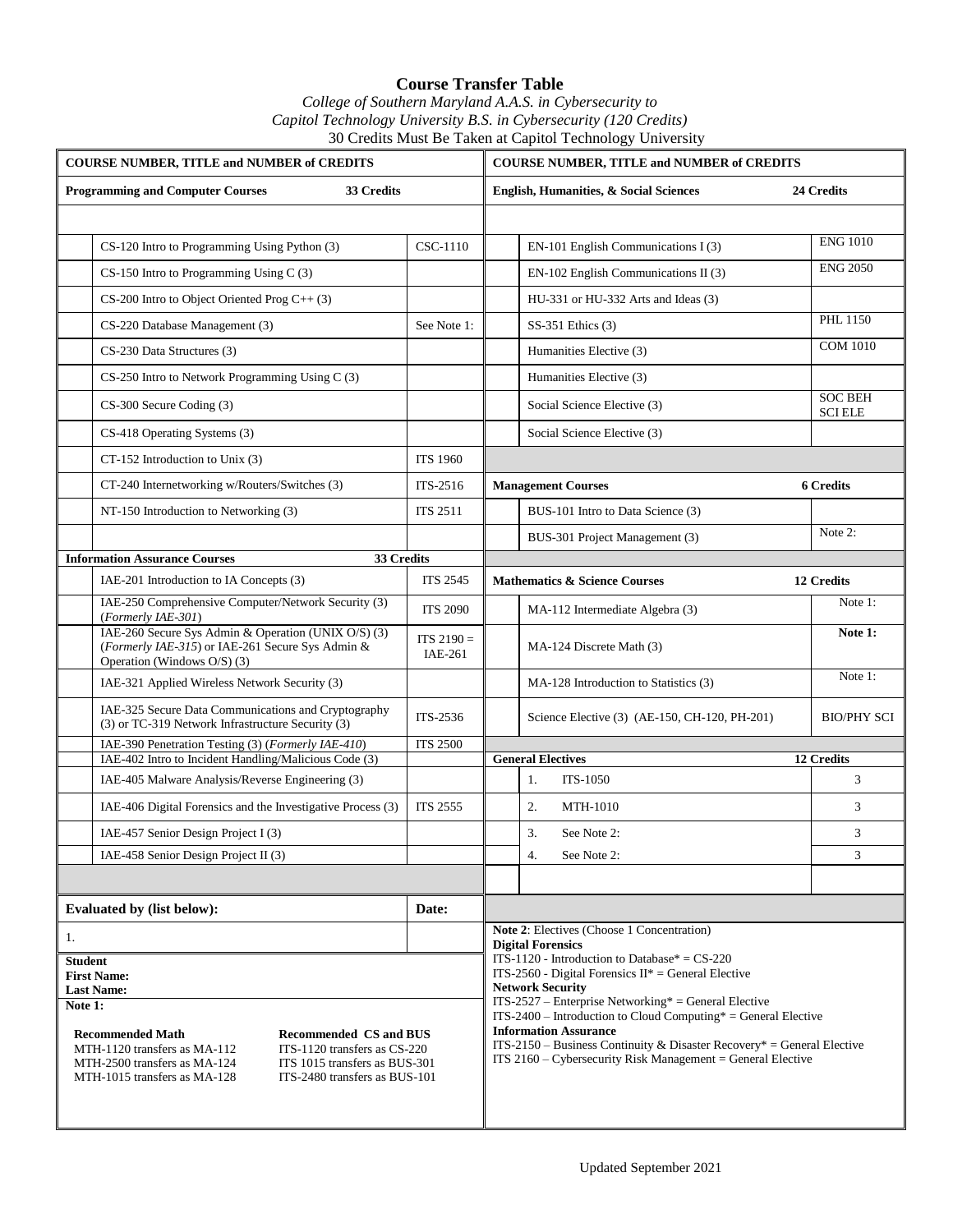**Students are required to complete FS-100 (Freshman Seminar) unless the student has transferred 24 credit hours or greater. A student may be required to complete MA-005, EN-001, and CS-100, NT-100 based on placement test results.**

| Yr/Sem             | Course #                                                                      | <b>Course</b>                                                 | <b>Credits</b>          | <b>Prerequisite or Corequisite</b>                         |  |  |  |  |
|--------------------|-------------------------------------------------------------------------------|---------------------------------------------------------------|-------------------------|------------------------------------------------------------|--|--|--|--|
| YEAR <sub>1</sub>  |                                                                               |                                                               |                         |                                                            |  |  |  |  |
| $1 - 1$            | CT-152                                                                        | Introduction to UNIX                                          | 3                       | None                                                       |  |  |  |  |
| $1 - 1$            | <b>FS-100</b>                                                                 | Freshman Seminar                                              | $\mathbf{1}$            | None                                                       |  |  |  |  |
| $1 - 1$            | EN-101                                                                        | <b>English Communications I</b>                               | 3                       | Placement test score                                       |  |  |  |  |
|                    |                                                                               |                                                               |                         | Placement test score (if placed into CS-150 take CT-206 in |  |  |  |  |
| $1 - 1$            | $CS-120$                                                                      | Intro to Programming Using Python                             | 3                       | Spring)                                                    |  |  |  |  |
| $1 - 1$            | MA-112                                                                        | Intermediate Algebra                                          | $\overline{\mathbf{3}}$ | Placement test score or MA-005                             |  |  |  |  |
| $1 - 1$            | NT-150                                                                        | <b>Introduction to Networking</b>                             | 3                       | None                                                       |  |  |  |  |
|                    |                                                                               |                                                               |                         |                                                            |  |  |  |  |
| $1 - 2$            | $CS-150$                                                                      | Intro to Programming using C                                  | 3                       | MA-112 and CS-100                                          |  |  |  |  |
| $1 - 2$            | EN-102                                                                        | English Communications II                                     | 3                       | EN-101                                                     |  |  |  |  |
| $1 - 2$            | MA-124<br><b>TBD</b>                                                          | Discrete Math                                                 | $\overline{3}$          | MA-112, MA-114, or placement test score<br>Varies          |  |  |  |  |
| $1 - 2$<br>$1-2$   | $IAE-201$                                                                     | Humanities Elective 1/2<br><b>Introduction to IA Concepts</b> | 3<br>$\overline{3}$     | Corequisite: MA-110 or MA-112 or MA-114 or MA-261          |  |  |  |  |
|                    |                                                                               |                                                               |                         |                                                            |  |  |  |  |
| YEAR <sub>2</sub>  |                                                                               |                                                               |                         |                                                            |  |  |  |  |
| $2 - 1$            | $CS-200$                                                                      | Intro to Object Oriented Prog C++                             | 3                       | CS-130 or CS-150                                           |  |  |  |  |
| $2 - 1$            | <b>TBD</b>                                                                    | <b>Science Elective</b>                                       | 3                       | (AE-150 or CH-120 or PH-201)                               |  |  |  |  |
| $2 - 1$            | <b>TBD</b>                                                                    | General Elective 1 of 4                                       | $\overline{3}$          | Recommend IAE-261 or 310                                   |  |  |  |  |
| $2 - 1$            | <b>IAE-260</b>                                                                | Secure Systems Administration & Operations: UNIX              | 3                       | IAE-201 & CT-152 & CS150                                   |  |  |  |  |
| $2 - 1$            | MA-128                                                                        | <b>Statistics</b>                                             | 3                       | MA-110 or MA-112 or higher                                 |  |  |  |  |
|                    |                                                                               |                                                               |                         |                                                            |  |  |  |  |
| $2 - 2$            | <b>IAE-250</b>                                                                | Comprehensive Computer Network Security (Sec Plus)            | 3                       | IAE-260                                                    |  |  |  |  |
| $2 - 2$            | <b>BUS-101</b>                                                                | Introduction to Data Science                                  | 3                       | MA-128 or consent of department                            |  |  |  |  |
| $2 - 2$            | $CS-220$                                                                      | Database Management                                           | $\overline{3}$          | CS-130 or CS-150                                           |  |  |  |  |
| $2 - 2$            | $CS-230$                                                                      | Data Structures                                               | 3                       | CS-225, or CS-200, or CS 130 and corequ MA124              |  |  |  |  |
| $2 - 2$            | CT-240                                                                        | Internetworking with Router/Switch                            | 3                       | NT-150                                                     |  |  |  |  |
|                    |                                                                               |                                                               |                         |                                                            |  |  |  |  |
| YEAR <sub>3</sub>  |                                                                               |                                                               |                         |                                                            |  |  |  |  |
| $3 - 1$            |                                                                               | Social Science Elective 1/2                                   |                         | Varies                                                     |  |  |  |  |
| $3-1$              | IAE-321                                                                       | Applied Wireless Net Security                                 | 3                       | IAE-250 and CT-240                                         |  |  |  |  |
| $3 - 1$            | IAE-325                                                                       | <b>Secure Data Communications</b>                             | $\overline{3}$          | IAE-325 IAE-250 and CT-152                                 |  |  |  |  |
| $3-1$              | $CS-250$                                                                      | Introduction to Network Programming Using C                   | 3                       | $CS-230$                                                   |  |  |  |  |
|                    | TBD<br>General Elective 2 of 4<br>3<br>Recommend IAE-351/430/470/490<br>$3-1$ |                                                               |                         |                                                            |  |  |  |  |
| $3 - 2$            | $CS-300$                                                                      | Secure Coding                                                 | 3                       | $CS-250$                                                   |  |  |  |  |
| $3 - 2$            | <b>IAE-390</b>                                                                | <b>Penetration Testing</b>                                    | $\overline{3}$          | CT-240 and IAE-260                                         |  |  |  |  |
| $3 - 2$            | <b>IAE-402</b>                                                                | Introduction to Incident Handling and Malicious Code          | 3                       | IAE-260/261                                                |  |  |  |  |
| $3 - 2$            | <b>TBD</b>                                                                    | General Elective 3 of 4                                       | 3                       | Recommend IAE-351/430/470/490                              |  |  |  |  |
| $3-2$              | <b>BUS-301</b>                                                                | Project Management                                            | 3                       | <b>EN101</b>                                               |  |  |  |  |
|                    |                                                                               |                                                               |                         |                                                            |  |  |  |  |
|                    | <b>YEAR 4</b>                                                                 |                                                               |                         |                                                            |  |  |  |  |
| $4 - 1$            | $CS-418$                                                                      | <b>Operating Systems</b>                                      | 3                       | CS-150, CT-152, CS-230, and Senior status                  |  |  |  |  |
| $4 - 1$            | <b>IAE-457</b>                                                                | Senior Design Project II                                      | 3                       | Greater than 90 credits                                    |  |  |  |  |
| $4 - 1$            | <b>IAE-405</b>                                                                | Malware Analysis/Reverse Engineering                          | 3                       | $IAE-402$                                                  |  |  |  |  |
| $4 - 1$            | <b>IAE-406</b>                                                                | Digital Forensics and the Investigative Process               | 3                       | IAE-260 and CT152                                          |  |  |  |  |
| $4 - 1$            | <b>TBD</b>                                                                    | General Elective 4 of 4                                       | 3                       | Recommend CS-418                                           |  |  |  |  |
|                    |                                                                               |                                                               |                         |                                                            |  |  |  |  |
| $4 - 2$            | <b>IAE-458</b>                                                                | Senior Design Project II                                      | 3                       | <b>IAE-457</b>                                             |  |  |  |  |
| $4 - 2$            | SS-351                                                                        | Ethics                                                        | 3                       | $EN-102$                                                   |  |  |  |  |
| $4 - 2$            | HU-331                                                                        | Arts and Ideas<br>Humanities 2/2                              | 3                       | EN-102                                                     |  |  |  |  |
| $4 - 2$<br>$4 - 2$ | <b>TBD</b><br><b>TBD</b>                                                      | Social Science Elective 2/2                                   | 3<br>3                  | Varies<br>Varies                                           |  |  |  |  |
|                    |                                                                               |                                                               |                         |                                                            |  |  |  |  |